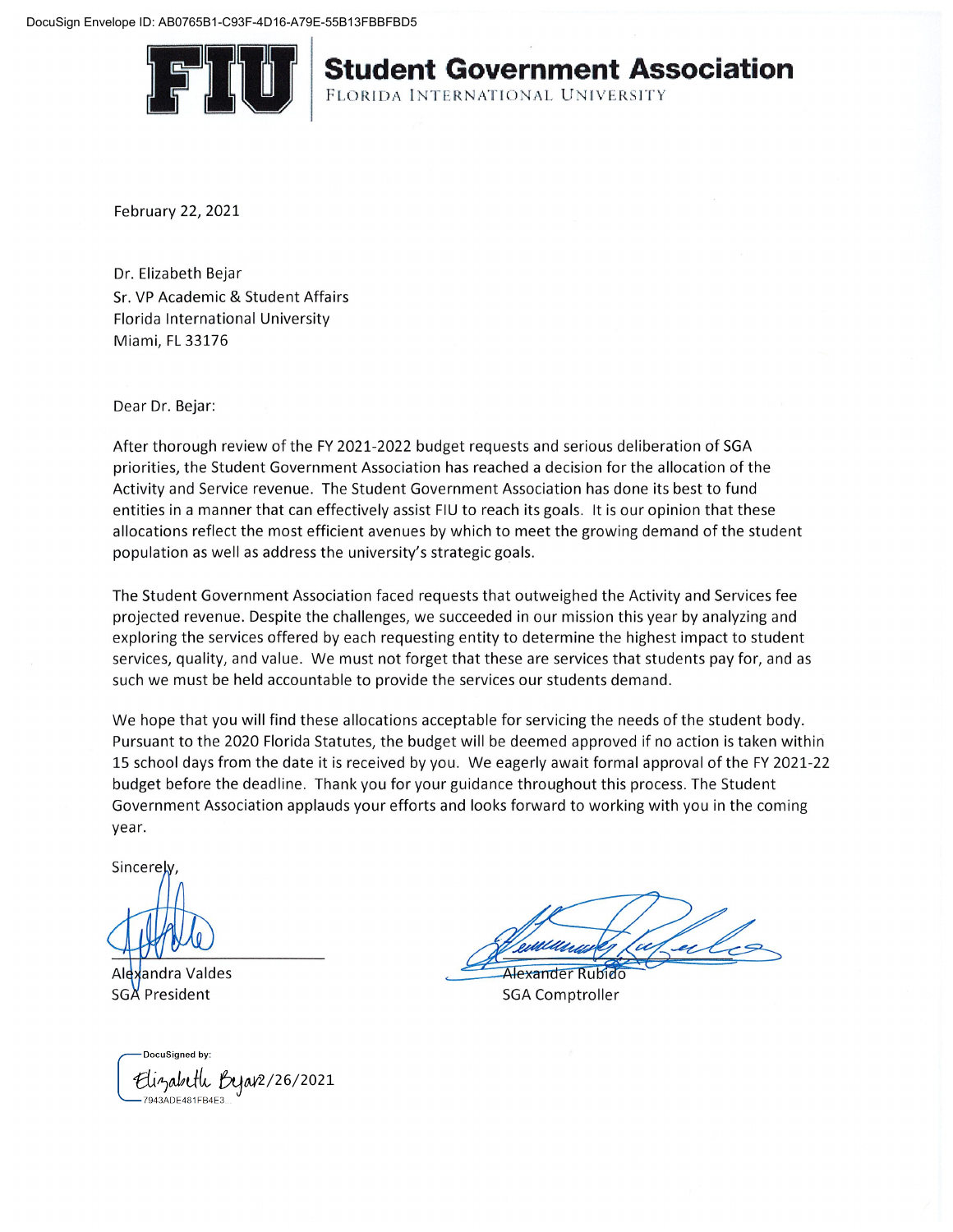## **FLORIDA INTERNATIONAL UNIVERSITY Student Government Association FY 2021-2022 A&S Fee Allocation**

| <b>REVENUE SOURCES</b><br>Projected A&S Fee Revenue (after \$45,946 prior year adjustment) | 20,728,954 |            |
|--------------------------------------------------------------------------------------------|------------|------------|
| <b>GRAND TOTAL - REVENUE SOURCES</b>                                                       |            | 20,728,954 |
| <b>USES OF REVENUE</b>                                                                     |            |            |
| Dual Enrollment Waivers                                                                    |            | 713,052    |
| Bad Debt - 0.85%                                                                           |            | 176,196    |
| Subtotal of A&S Projected Fee Revenue                                                      | 19,839,706 |            |
| ACB Commitment - 0.5% (from subtotal of A&S Projected Fee Revenue)                         |            | 99,199     |
| Fixed Expenses - PAYROLL SALARIES ADMIN AND STAFF                                          |            | 4,346,459  |
| <b>BASE BUDGET ALLOCATIONS</b>                                                             |            |            |
| <b>OPERATING EXPENSES</b>                                                                  | 1,006,000  |            |
| STUDENT & RECREATION CENTERS                                                               | 9,165,502  |            |
| <b>Subtotal Base Budget Allocations</b>                                                    |            | 10,171,502 |
| <b>SGA UNIVERSITY WIDE ALLOCATIONS</b>                                                     |            | 4,363,143  |
| STUDENT GOVERNMENT COUNCIL ACCOUNTS                                                        | 859,403    |            |
|                                                                                            |            | 859,403    |

# **GRAND TOTAL - USES OF REVENUE 20,728,954**

#### **BASE BUDGET ALLOCATIONS**

| Campus Life - Base Budget                          | 670,000   |            |
|----------------------------------------------------|-----------|------------|
| Center for Leadership & Service -CLS - Base Budget | 260,000   |            |
| Women's Center - Base Budget                       | 76,000    |            |
| <b>Total Operating Expenses:</b>                   |           | 1.006.000  |
| STUDENT UNIVERSITY CENTERS:                        |           |            |
| Graham University Center - Base Budget             | 3,002,145 |            |
| Wolfe University Center - Base Budget              | 1,912,002 |            |
| Total Student Centers:                             |           | 4,914,146  |
| STUDENT RECREATION CENTERS:                        |           |            |
| Wellness and Recreation Center MMC - Base Budget   | 3,155,180 |            |
| Wellness and Recreation Center BBC - Base Budget   | 1,096,176 |            |
| <b>Total Recreational Centers:</b>                 |           | 4,251,356  |
| <b>TOTAL BASE BUDGET ALLOCATIONS</b>               |           | 10,171,502 |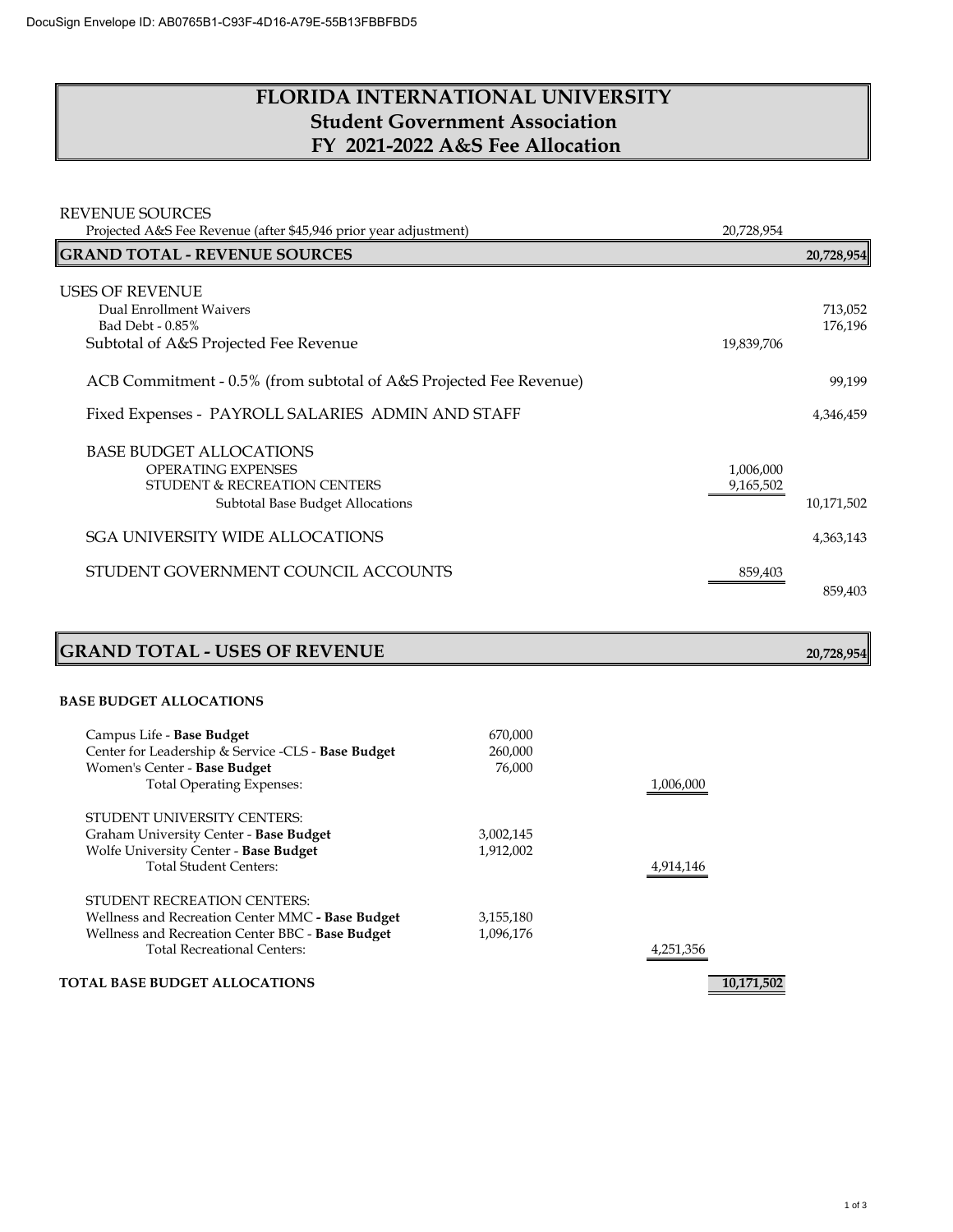#### **SGA UNIVERSITY WIDE ALLOCATIONS**

|                                                       | Total<br>Allocation |
|-------------------------------------------------------|---------------------|
| APP - Financial Wellness Program                      | 2,387               |
| Activity and Service Business Office                  | 38,697              |
| Bayview Hall Council                                  | 6,697               |
| <b>Black Student Union</b>                            | 146,645             |
| <b>BMI Music License</b>                              | 37,980              |
| Campus Life - Programming @ BBC                       | 66,000              |
| CLS - Alternative Breaks, Roarthon and Relay for Life | 96,471              |
| Center for Student Engagement                         | 17,500              |
| Children's Creative Learning Center                   | 90,174              |
| Convocation                                           | 60,000              |
| FIU at I-75                                           | 52,000              |
| FIU in DC                                             | 55,388              |
| FIU Online                                            | 200,000             |
| Fraternity and Sorority Life                          | 160,000             |
| Homecoming                                            | 510,000             |
| <b>Honors College</b>                                 | 22,926              |
| <b>International Student and Scholar Services</b>     | 19,222              |
| LGBTQA                                                | 70,000              |
| Medical Student Council                               | 92,000              |
| <b>Model United Nations</b>                           | 147,287             |
| Multi-Faith Council                                   | 4,959               |
| National First Generation Week                        | 11,642              |
| Orientation and Family Programs                       | 220,000             |
| Outstanding Student Life Awards                       | 18,885              |
| <b>Panthers Connect Platform</b>                      | 59,538              |
| Panther Power                                         | 8,500               |
| Registered Student Organization Council               | 320,000             |
| Room Rentals                                          | 286,301             |
| <b>SA Technology Center</b>                           | 8,059               |
| Social Justice & Inclusion                            | 65,000              |
| <b>Student Affairs Graduate Association</b>           | 10,249              |
| <b>Student Bar Association</b>                        | 90,000              |
| Student Conduct & Academic Integrity                  | 23,156              |
| Student Creative + Media                              | 22.818              |
| <b>SGA - BBC Office</b>                               | 66,465              |
| SGA - MMC Main Office                                 | 132,403             |
| Student Media                                         | 280,000             |
| Student Programming Council @ BBC                     | 196,124             |
| Student Programming Council @ MMC                     | 565,000             |
| University Tailgate Safety                            | 5,170               |
| University Wide Leadership Retreat                    | 34,500              |
| Veterans and Military Affairs                         | 43,000              |
| <b>SUBTOTAL ALLOCATIONS</b>                           | 4,363,143           |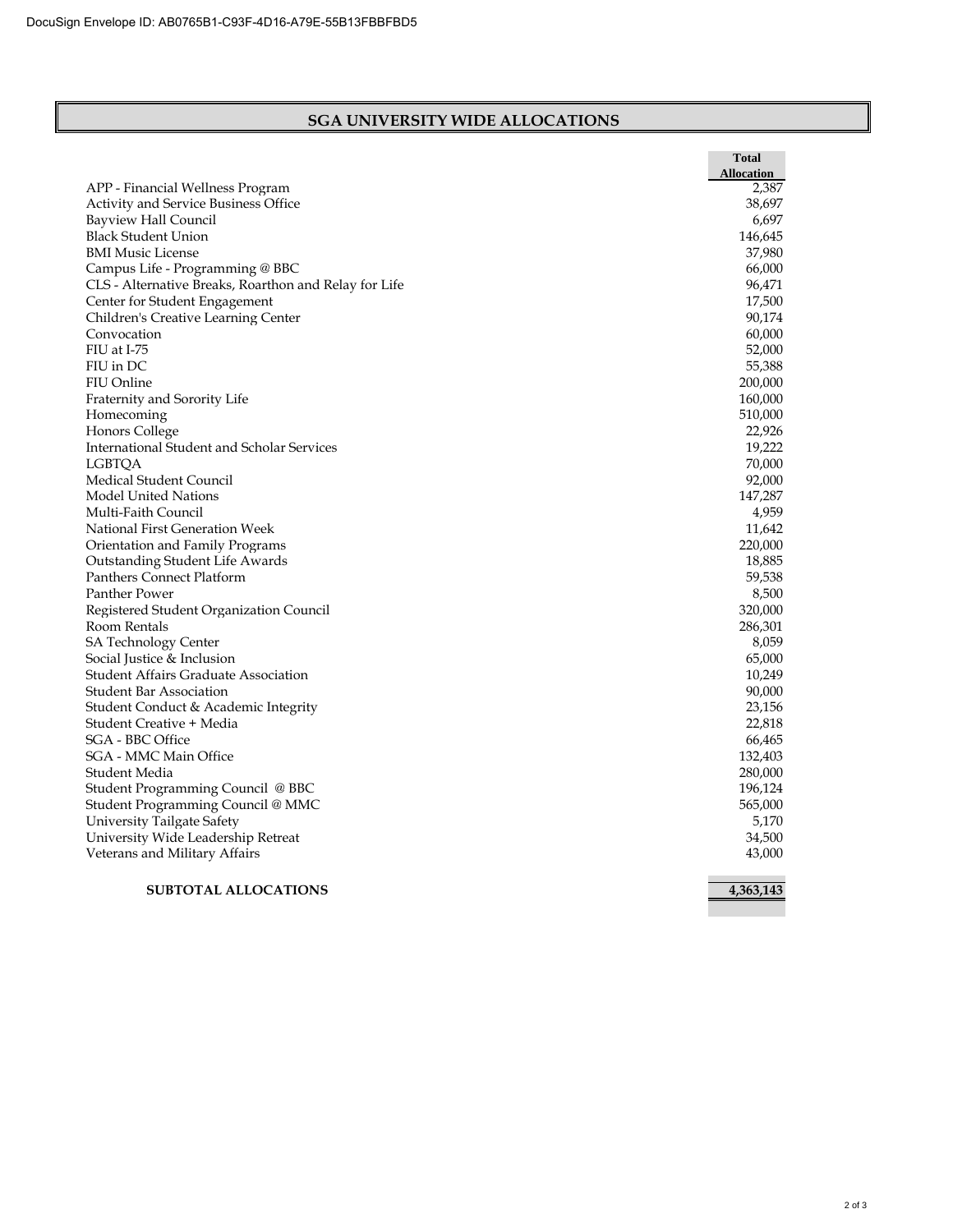#### **SGA UNIVERSITY WIDE ALLOCATIONS - CONTINUATION**

#### **SGA - GOVERNING COUNCIL OPERATING ACCOUNTS**

| Presidential Discretionary                        | 49,500  |
|---------------------------------------------------|---------|
| Executive Branch                                  | 10,000  |
| Legislative Branch                                | 35,000  |
| Special Expense                                   | 2,750   |
| Contingency                                       | 25,000  |
| Recharge for Finals                               | 57,200  |
| <b>Blue Books</b>                                 | 3,000   |
| Travel                                            | 30,000  |
| <b>Convocation Shirts</b>                         | 7,700   |
| <b>SGA Banquet</b>                                | 2,750   |
| Elections                                         | 3,300   |
| <b>Executive Board</b>                            | 20,000  |
| <b>Special Projects</b>                           | 22,000  |
| Emoluments                                        | 154,000 |
| Graduate and Professional Student Committee       | 300,000 |
| Medallions & Stoles                               | 1,100   |
| Governor of the Biscayne Bay Campus Discretionary | 11,000  |
| Marketing                                         | 11,000  |
| Student Engagement                                | 8,800   |
| <b>SGA Lecture Series</b>                         | 38,500  |
| <b>SGA Attire</b>                                 | 13,200  |
| <b>Affinity Programs</b>                          | 8,800   |
| <b>Shared Services</b>                            | 44,803  |
| TOTAL GOVERNING COUNCIL                           | 859,403 |

## **TOTAL - STUDENT GOVERNMENT UNIVERSITY WIDE 15,394,048**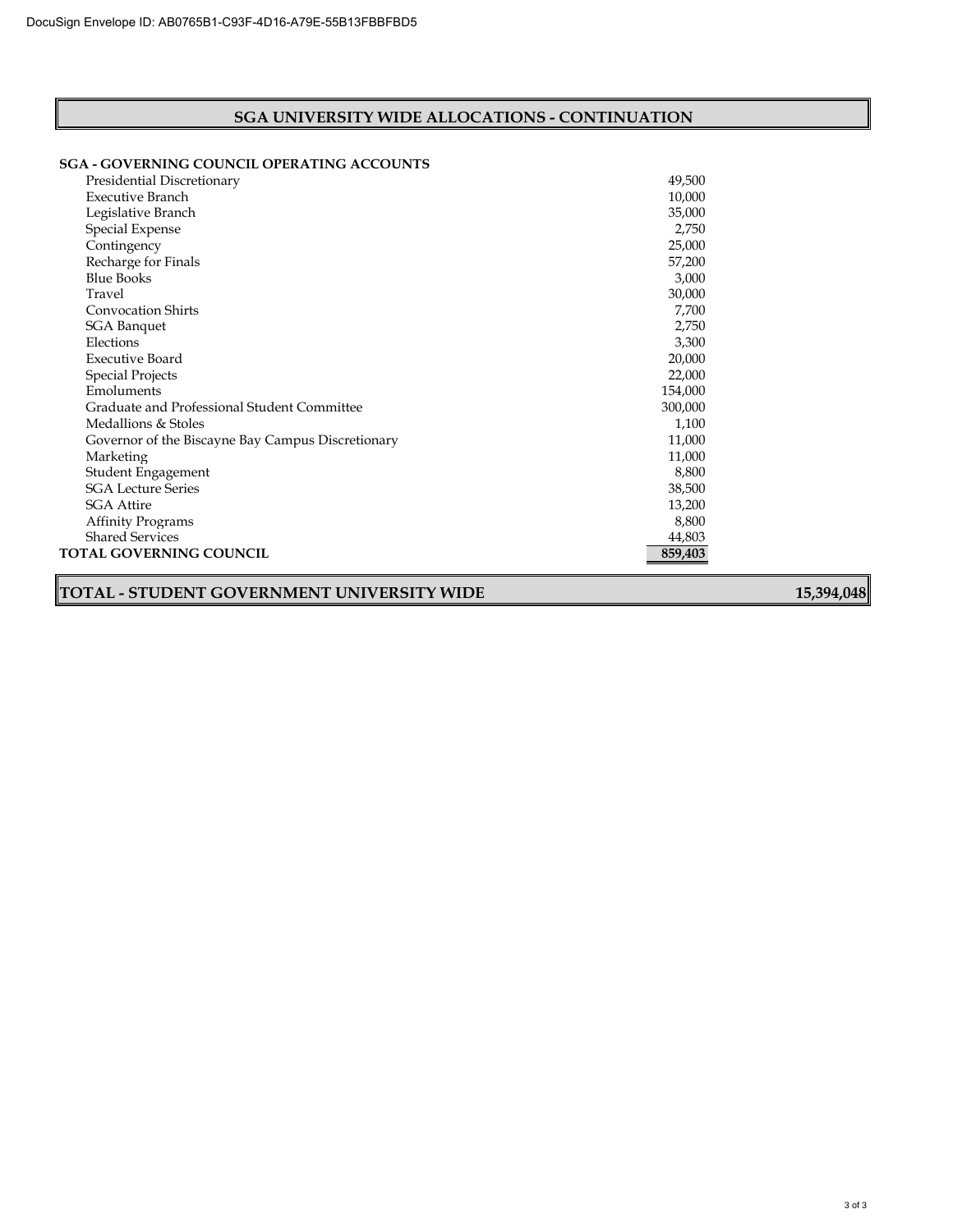## **Student Government Association Activity and Service Fee Budget Committee Statement of Intent of Allocation FY 2021-2022**

This letter is drafted the seventeenth of February, in the year two-thousand and twenty-one to serve as a letter of the intent and purpose of the Student Government Association Budget Committees view, oversight, and directive in the formulation of the official Activity and Service Fee budget allocation for the Fiscal Year 2021-2022. Enforceable provisions of the letter shall be labeled as such and shall be adhered to. Compliance with specific enforceable provisions of the letter of intent shall be reviewed for compliance upon the conclusion of the fiscal year. Recommendations for actions to be taken by the next budget committee shall also be compiled in this letter for future record purposes.

### **Acknowledgment and General Declaration of Updated Governing Documents**

The Student Government Association passed and enacted a new set of governing documents, constitution effective as of February 1, 2021. The decisions reached in the allocation of the Activity and Service Fee were not based on the current compliance with the updated governing documents. This letter shall serve as an official notification and documentation to be attached with the final budget of the changes and the requirement for all entities and organizations to follow said documents. The new Governing Documents have been made available through the official Student Government Association Website sga.fiu.edu. Compliance with the Governing Documents is expected and required of all Activity and Service Fee funded entities for the 2021-2022 fiscal year.

### **Enforceable Official Declaration of Anti-Discrimination Clause**

As per the Student Government Association Constitution Section 2.02.2 "No Organization, Department, Council, Agency, or other Student group that falls under the jurisdiction, funding, activity, or agency of the Student Government Association may discriminate, hinder, prevent, or take action against, a student for showing, expressing, or disclosing organizational affiliation regardless of the organizational affiliation presented." Should there be suspect to a violation of this provision, it shall be the responsibility of the Student Government Association Student Body President and Student Government Association Comptroller to communicate these suspected violations to the advisor or department head of the organization to which the allegation is being brought forth upon. Should the violation be found to be true and hold merit, the Student Body President will communicate to the organization in violation, their status in violation in writing. Corrective measures in addition to a timeline for the enactment of these measures will be included in this communication. Should corrective measures not be taken or disregarded, the official recommendation of the Budget Committee shall be to withhold funding in the next Fiscal Year and implement a system for future years for the violating entity to be checked for compliance carefully. Should an organization entity or department be found to have violated the provision again, the recommendation of this Budget Committee shall be to cease the continued funding of that entity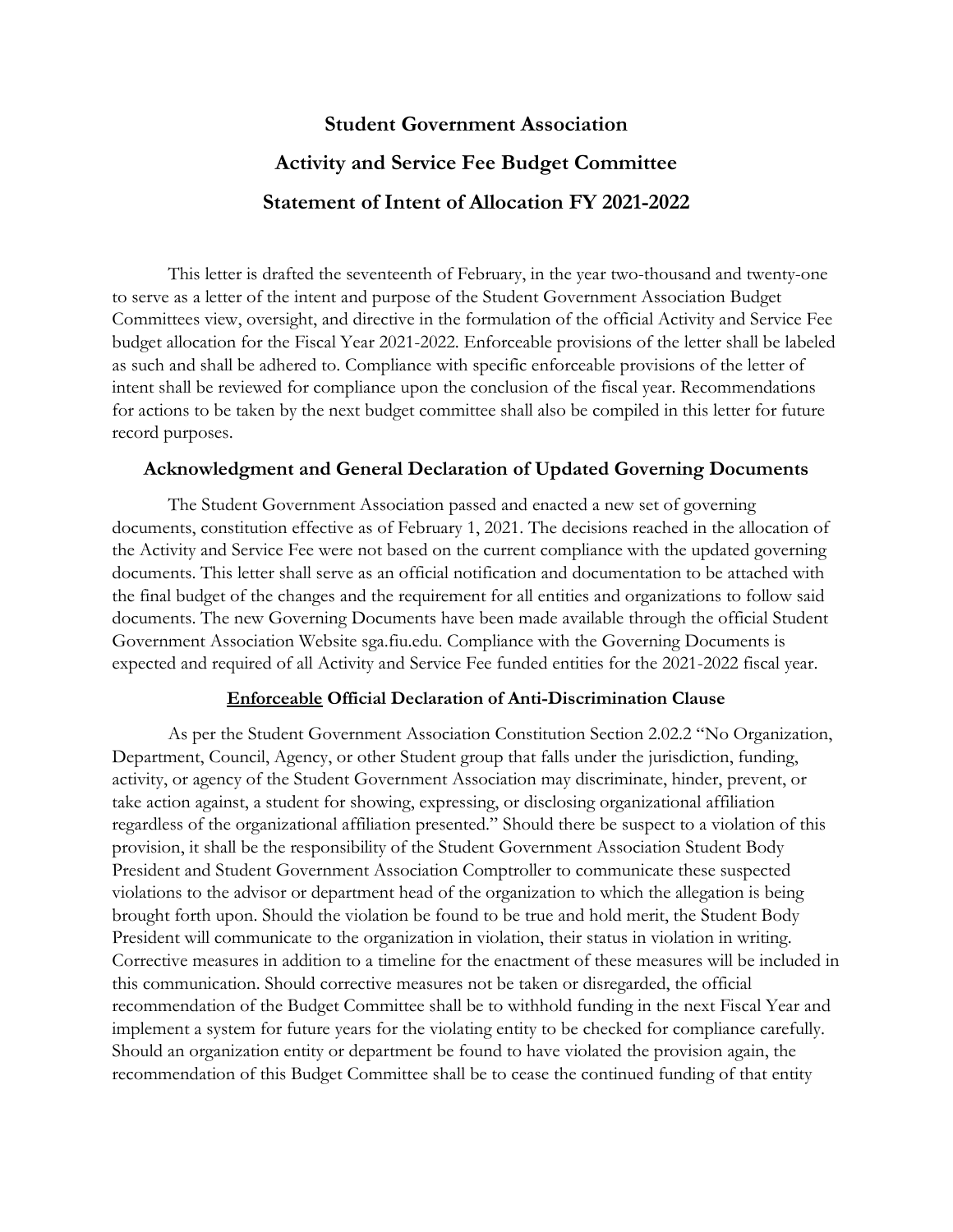until a period of time has elapsed so as to make enforcement and compliance with the provision feasible.

#### **Student Government Association Line Items**

**Presidential Discretionary**- To be Approved through authorization of the Student Body President and Comptroller review for compliance with the Finance Code

- **Executive Branch** To be approved with a simple majority vote of the executive cabinet and Comptroller review for compliance with the Finance Code
- **Legislative Branch** To be approved through the Appropriations Bill Process and Comptroller review for compliance with the Finance Code
- **Special Expense** To be Approved through authorization of the Student Body President and Comptroller review for compliance with the Finance Code
- **Contingency** To be Approved through authorization of the Student Body President and Comptroller review for compliance with the Finance Code

**Recharge for Finals**- To be Approved through authorization of the Student Body President and Comptroller review for compliance with the Finance Code

- **Blue Books** To be Approved through authorization of the Student Body President and Comptroller review for compliance with the Finance Code
- **Travel** To be Approved through authorization of the Student Body President and Comptroller review for compliance with the Finance Code
- **Convocation Shirts** Office Approval

**SGA Banquet**- Office Approval

- **Elections** Approved through a simple majority vote of the Elections Board and Comptroller review for compliance with the Finance Code
- **Executive Board** Approved with a simple majority vote of the Executive Board and Comptroller review for compliance with the Finance Code
- **Special Projects** To be approved through the Appropriations Bill Process and Comptroller review for compliance with the Finance Code

**Emoluments**- Office Approved

**Graduate and Professional Student Committee**- Approved through GPSC Committee Procedures

**Medallions and Stoles**- Office Approved

**Governor of the Biscayne Bay Campus Discretionary**- Approved by the Governor of the Biscayne Bay Campus with Comptroller Review for compliance with the Finance Code